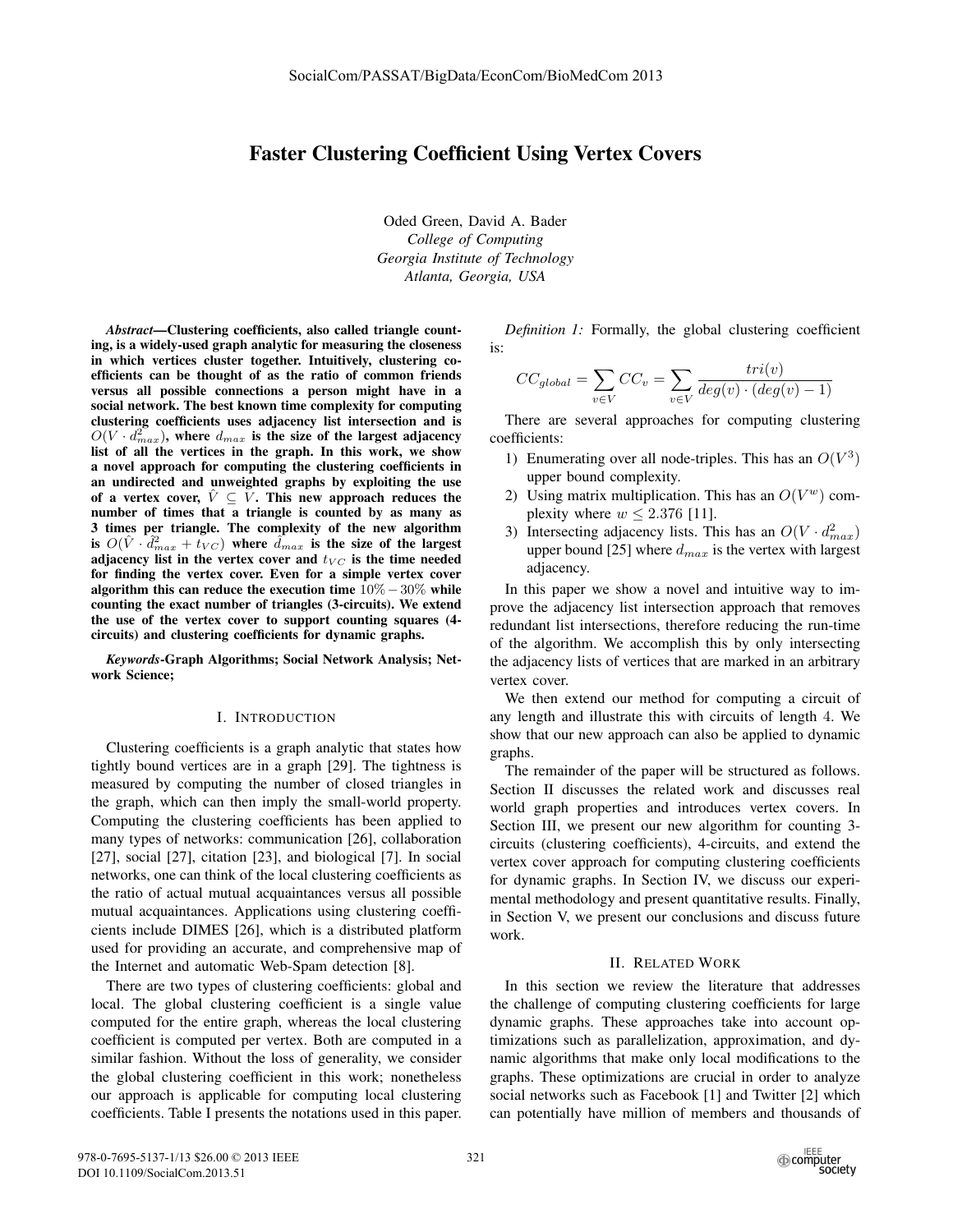Table I NOTATIONS IN THIS PAPER

| Name            | Description                                          |
|-----------------|------------------------------------------------------|
|                 |                                                      |
| $CC_{global}$   | Global clustering coefficient                        |
| $CC_v$          | Clustering coefficient for vertex $v$                |
| deg(v)          | Degree of vertex $v$ .                               |
| tri(v)          | Number of triangle that vertex $v$ is in.            |
| û               | A vertex cover of the graph, $\hat{V} \subseteq V$ . |
| $d_{max}$       | Vertex with maximal degree in the graph.             |
| $\hat{d}_{max}$ | Vertex with maximal degree from the vetex cover.     |
| u, v, w, x      | Vertices in the graph.                               |

updates per second. The combination of these approaches allows scaling of the data set.

Clustering coefficients is an analytic that is relatively simple to parallelize because of the relatively large number of independent operations that can be executed. The exact parallel granularity that is used and whether it is local or global will define the synchronization methods required, which is important as the number of threads in a system increases and when full system utilization is desired. An additional benefit of computing clustering coefficients for dynamic graphs is that a given update requires modifying only local values.

We now discuss algorithms that have tackled the challenges mentioned above. We add that our new algorithm is an orthogonal optimization to the ones mentioned, meaning that our approach would also benefit from parallelization and the creation of a dynamic algorithm.

In [13], a massively multithreaded architecture, the Cray XMT2, is used for computing dynamic clustering coefficients for a graph with half a billion edges. The Cray XMT2 is a massively parallel system that supports several thousand light-weight concurrent threads with a Uniform Memory Architecture (UMA) that allows for fine-grain parallelism. To achieve high system utilization on the XMT2 for the dynamic case, the incoming updates are batched together and dealt with concurrently by the various threads. In [22] a GPU implementation of clustering coefficients is presented.

Approximation and dynamic data flows are the focus of [8], [10]. These show different techniques for approximating clustering coefficients. In [13] an additional approximate algorithm is given that is based on Bloom filters. The Bloom filters are created only for a subset of the vertices in the batch.

## *A. Real World Graph Properties*

Many social networks share common properties. One of these is the small-world property. The first work to discuss the small-world property is due to Milgram [24]. Milgram suggests that people within the United States are not likely to be separated by more than six steps. This was later reconfirmed in [29] with additional experimentation. Watts and Strogatz first introduce the concept of clustering coefficients in [29].

Further research on graph properties advanced when it was shown in [6], [9], [16] that the world wide web follows a power law distribution on the number of adjacent edges a vertex has. These graphs are considerably sparse with an average degree that is constant. For example, the average degree for Facebook [1] is 189 [28], which is very small compared to the number of vertices in the graph. This power law distribution is important for an analytic such as clustering coefficients where the time complexity is based on the vertex with the highest degree.

# *B. Vertex Covers*

A Vertex Cover is a set  $\hat{V} \subseteq V$  such that for all  $(a, b) \in E$ , either  $a \in \hat{V}$  or  $b \in \hat{V}$  (or possibly both). A minimal vertex cover is the smallest  $\hat{V} \subseteq V$  meeting the requirement above. Finding a vertex cover is a well studied problem [12], [19], [21], [5], [18]. Finding the minimal vertex cover is known to be NP-Complete (NPC) [17], [20]. We do not extend the discussion on this as it not relevant for this paper.

While finding the minimal vertex cover is intractable, there are numerous algorithms that can find some vertex cover in polynomial time, including linear time [12], [19], [21], [5]. In [21] a parallel algorithm for computing the vertex cover based on the A\* formulation is given.

A theoretic PRAM algorithm is given in [19] where the vertex cover is found in iterative fashion using an Euler circuit. A total of  $O(V + E)$  processors are required and the time complexity is  $O(log^3(E))$ .

### III. VERTEX COVER CLUSTERING COEFFICIENTS

In this section we show a new algorithm for finding the clustering coefficients using vertex covers that avoid wasteful neighbor intersections.

#### *A. Clustering Coefficients for Static Graphs*

In the following subsections we discuss both theoretical and practical implications of the the vertex cover. For simplicity, assume that a vertex cover of  $\hat{V}$  of  $G = (V, E)$ is given.

Consider a triangle made up of three vertices  $u, v, w$ . These vertices may potentially have additional adjacencies; for our discussion these edges are not relevant. Now consider a vertex cover over this triangle. Fig. 1 depicts all legal vertex covers of a triangle. Note that a closed triangle, made up of  $u, v, w \in V$ , can be represented as six different tuples:  $(u, v, w), (u, w, v), (v, u, w), (v, w, u), (w, u, v), (w, v, u).$ All these tuples need to be counted. Note, that by using a lexicographical sorting, only three of these tuples need to be counted. This however, does not change the relevance of our approach as our algorithm benefits from the lexicographical

*Lemma 1:* At least two out of the three vertices that make up a triangle are within the vertex cover,  $V$ . By contradiction, consider the case that only one vertex is in

sorting as well.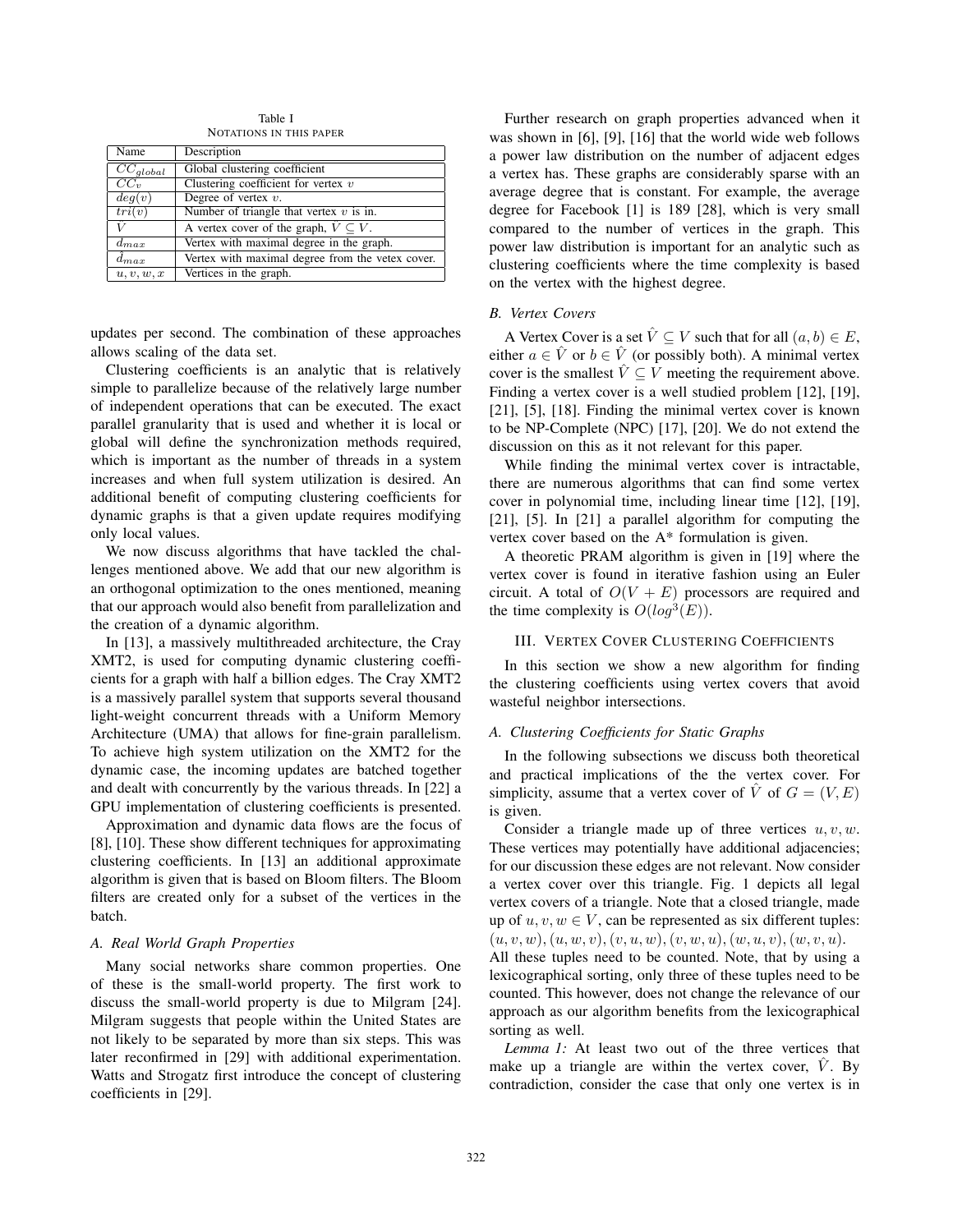Algorithm 1: Pseudo-code for computing clustering coefficients given a vertex cover  $\hat{V}$ .

| $triangles \leftarrow 0;$                       |  |  |  |  |
|-------------------------------------------------|--|--|--|--|
| for $v \in V$ do                                |  |  |  |  |
| for $u \in adj(v)$ do                           |  |  |  |  |
| if $u = v$ then                                 |  |  |  |  |
| next $u$ :                                      |  |  |  |  |
| if $u \in \hat{V}$ then                         |  |  |  |  |
| $C \leftarrow intersect(v, adj(c), u, adj(v));$ |  |  |  |  |
| for $c \in C$ do                                |  |  |  |  |
| if $c \in V$ then                               |  |  |  |  |
| $triangles \Leftarrow triangles + 1;$           |  |  |  |  |
| else                                            |  |  |  |  |
| $triangles \Leftarrow triangles + 3;$           |  |  |  |  |
|                                                 |  |  |  |  |
|                                                 |  |  |  |  |

 $\overset{\text{\normalsize{-}}}{u}$  $\widehat{u}$   $\longleftarrow$   $\widehat{u}$  $\stackrel\frown{w}$  $\widetilde{u}$  $\widehat{u}$   $\longleftarrow$   $\widehat{w}$  $\widehat{\widetilde{w}}$  $\overline{u}$  $\widehat{u}$   $\longrightarrow$   $\widehat{v}$  $\widehat{\widetilde{w}}$  $(u$  $\widehat{u}$   $\longleftarrow$  for  $\widehat{u}$  $\widehat{\widetilde{w}}$ 

Figure 1. All the legal vertex covers of the triangle made up of  $u, v, w$ . The vertices in the vertex cover are marked with an additional circle.

the vertex cover,  $\hat{V}$ , without the loss of generality, assume  $v \in \hat{V}$  and  $u, w \notin \hat{V}$ . As such there is an edge  $(u, w) \in E$ that is not covered, meaning that  $\hat{V}$  is not a vertex cover.

*Lemma 2:* Given two vertices  $u, v \notin \hat{V}$ , there are no triangles in the graph in which both  $u$  and  $v$  are in the same triangle. This is immediate from Lemma 1.

As a results of these two Lemmas, we only need to intersect the adjacency lists of two adjacent vertices when both vertices are marked in the vertex cover. That is, for  $u, v \in V \wedge (u, v) \in E$  such that either:

1)  $v \in \hat{V} \wedge u \notin \hat{V}$ 

2)  $v \notin \hat{V} \wedge u \in \hat{V}$ 

the intersection between these vertices is not required.

In the original algorithm, this intersection is indeed computed. We now show that it is only necessary to intersect adjacency lists of adjacent vertices that are both in the vertex cover.

We denote  $C$  as the set of the intersections between the two vertices. If C is empty, these vertices do not have common neighbors. If C is not empty then for each  $w \in C$ the following two scenarios can happen: 1)  $w \in \hat{V}$  or 2)  $w \notin \hat{V}$ . Both these scenarios are depicted in Fig. 1.

Using the above observations we show that it is possible to compute the clustering coefficient by intersecting the adjacency lists of two vertices  $u, v$  such that  $u, v \in V \wedge$  $(u, v) \in E$ . We are required to show that all six tuples are accounted for. We start with the case that  $w \in C \wedge w \in V$ , as such  $u, v, w \in V$ . When intersecting u with v, w is found. When intersecting  $v$  with  $u$ ,  $w$  is found again. The intersection will be repeated for intersecting  $u$  with  $v$ ,  $v$ with  $w$  and their respective reverse orders. For each of the triangles found, the global triangle counter is increased. All six tuples have been accounted for.

For the second scenario when  $w \in C \wedge w \notin \hat{V}$ , the only intersection computed is between vertices  $u$  and  $v$  and vertices  $u$  and  $v$ .  $w$  is not intersected with other vertices as it is not in the vertex cover. As such, some intersections are omitted. Yet, the omitted intersections can be accounted for by a simple counting correction where each intersection is counted as 3 different triangles. Given the two computed intersections,  $u$  with  $v$  and  $v$  with  $u$ , all the six triangles are properly accounted for.

Given the above, it is possible to create an algorithm for computing the clustering coefficients given a vertex cover that reduces the number of neighbor intersections. The pseudo-code for this is given in Algorithm 1. Note the algorithm assumes that a vertex cover has been computed. We extend the discussion on the time complexity of vertex covers in a following subsection.

#### *B. Complexity Analysis*

In this section we do a complexity analysis of our new algorithm and discuss the cost of computing the vertex cover in terms of time complexity. The time complexity of the original algorithm is  $O(V \cdot d_{max}^2)$  where  $d_{max}$  is the size of the largest adjacency list in the graph. The key difference the largest adjacency list in the graph. The key difference between our new algorithm and the original algorithm is that only a subset of vertices requires adjacency list intersection:  $\hat{V}$ . Further, only the adjacency lists of vertices that are within the vertex cover are intersected. As such the  $O(d_{max}^2)$  is<br>replaced with  $O(d^2)$  where  $\hat{d}$  is the size of the largest replaced with  $O(\hat{d}_{max}^2)$ , where  $\hat{d}_{max}$  is the size of the largest<br>adjacency list in the vertex cover adjacency list in the vertex cover.

Intuitively, the computational bottleneck of the original algorithm is the vertex with the largest adjacency list. This is because this vertex is intersected with all its neighbors  $d_{max}$  times and each intersection requires  $d_{max}$  operations. Conceptually this is still the same for the new algorithm, however, the bottleneck is no longer the highest degree vertex in the graph, but, rather the highest degree vertex in the vertex cover. This gives the new algorithm a time complexity of  $O(Time_{VC} + \hat{V} \cdot \hat{d}_{max}^2)$ , where  $O(Time_{VC})$ <br>refers to the time complexity of finding a vertex cover refers to the time complexity of finding a vertex cover.

For the new algorithm to be considered optimal and not to add additional overhead to the existing complexity, the following requirements needs to be met:  $O(Time_{VC}) \le$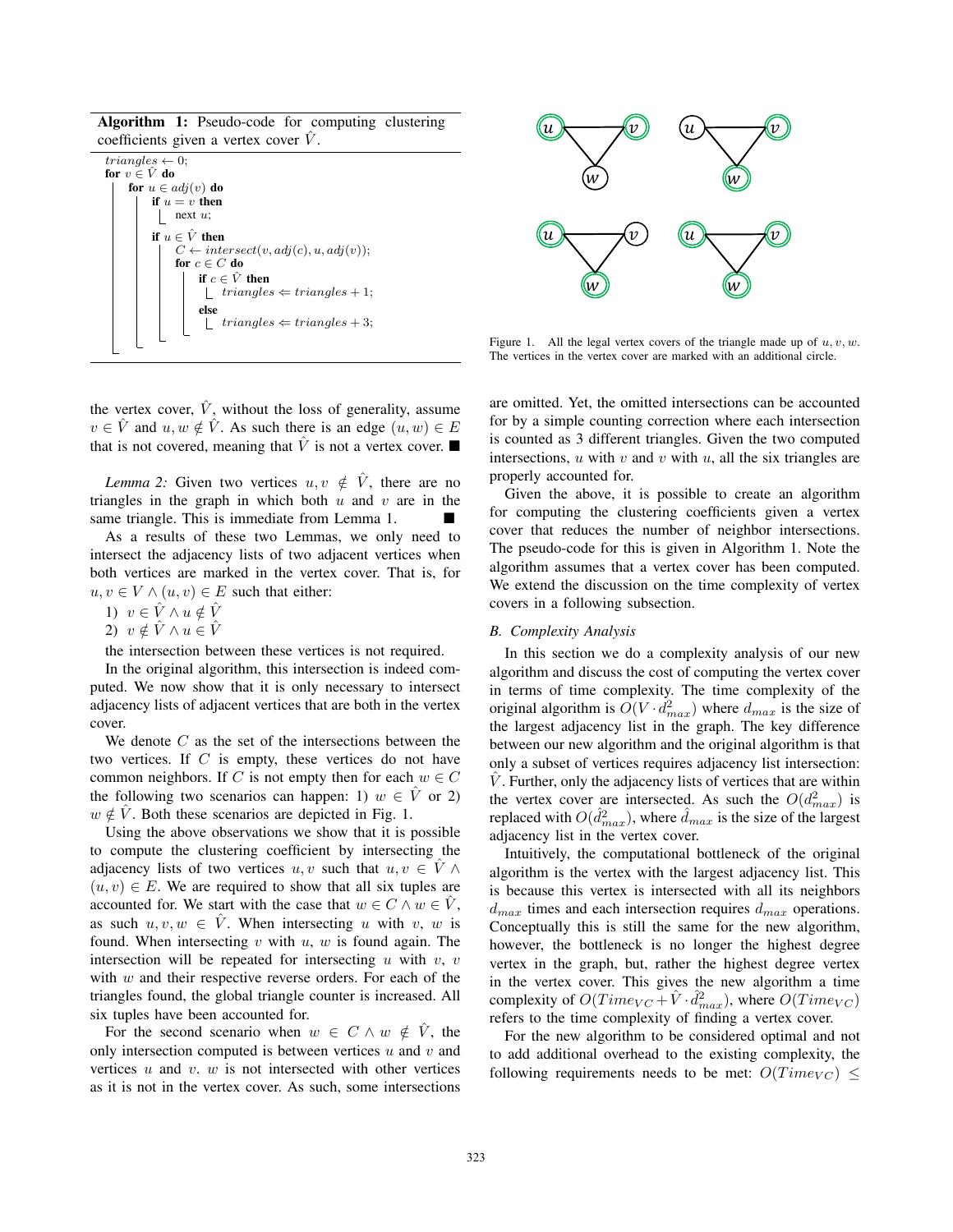

Figure 2. All legal vertex covers of the square made up of  $u, v, w$ , and x. Additional edges that are non-relevant have been removed. There are additional vertex covers for square. However, these follow one of the presented patterns. The vertices in the vertex cover are marked with an additional circle.

 $O(V \cdot d_{max}^2)$ . For practical purposes, an even tighter bound<br>is needed:  $O(Tima_{X,Y}) \leq O(V \cdot d^2) = \hat{V} \cdot d^2$ . is needed:  $O(Time_{VC}) \leq O(V \cdot d_{max}^2 - \hat{V} \cdot \hat{d}_{max}^2)$ . These requirements imply that the time spent computing the vertex cover should not be greater than the reduced run-time.

While a trivial vertex cover of  $\hat{V} \equiv V$  can be found in  $O(1)$ , this is essentially the original algorithm. Linear time approximations yield reasonable smaller vertex covers than V in practice. For most linear-time vertex cover algorithms the condition is met almost trivially as  $O(V + E)$  is smaller than  $O(\hat{V} \cdot \hat{d}_{max}^2)$ . This is not true for considerably sparse<br>graphs, where  $F \cong 2 \cdot V$  as very little work is required for graphs, where  $E \cong 2 \cdot V$ , as very little work is required for computing the list intersections. We extend this discussion in Section IV.

# *C. Circuits of length 4 and higher*

A circuit is defined as a simple path of vertices where each vertex and edge is traversed once with the first and last vertices in the path being the same. For example, a triangle is a 3-circuit. Abdo *et al.* [3] suggest using larger circuits than 3-circuits for the purpose of graph analysis. Specifically, they discuss the impact of "long-distance" relationships on the underlying graph structure.

A circuit of length four can be considered a *square* and a circuit of length five can be considered a *pentagon*. From a social network analysis standpoint, finding a square in the network given a specific player,  $v$ , is equivalent to finding common friends of any two of  $v$ 's friends. This can be extended to find circuits of all sizes.

Fig. 2 depicts a subset of different vertex covers for a square. In all these vertex covers,  $u$  and  $x$  are part of the cover. All non-relevant edges have been removed. Note, in all the examples of Fig. 2 at least one set of vertices that are across from each other (i.e two-hops away) are in the vertex cover. This is mandatory for the vertex cover to be maintained. In our examples, these vertices are  $u$  and  $x$ . We

Algorithm 2: Pseudo-code for counting 4-circuits given a vertex cover  $\hat{V}$ .

```
squares \leftarrow 0;for u \in \hat{V} do
for x \in \hat{V} do
       if u = x then
         \lfloor next x;
        C \leftarrow \text{intersect}(u, adj(u), x, adj(x));In \hat{V} \leftarrow \{\};notIn\hat{V} \leftarrow \{\};for c \in C do
               if c \in \hat{V} then
                \begin{array}{ccc} & In\hat{V} \leftarrow In\hat{V} \cup \{c\}; \end{array}else
                 \lbrack \quad notIn\hat{V} \leftarrow notIn\hat{V} \cup \{c\};squares \leftarrow squares + |C| \cdot (|C| - 1)|notIn\hat{V}| \cdot (|notIn\hat{V}|-1)+2\cdot |notIn\hat{V}| \cdot (|In\hat{V}|-1)
```
refer to these vertex-pair as cross-vertices.

Finding circuits of length four entails taking all vertex pairs and intersecting their adjacencies. Given the adjacency set of two cross-vertices C, if  $|C| > 2$  (meaning that the vertices share two or more neighbors) then a square exists. To be exact there are  $|C| \cdot (|C| - 1)$  different 4-circuits. We will elaborate on this.

The pseudo-code for finding the number of 4-circuits using the vertex cover approach can be found in Alg. 2. The pseudo-code makes the proper counting correction. Using the cross-vertices observation, we reduce the computed intersection from "all vertex pairs" to "all vertex-cover pairs" without missing a 4-circuit. To get the original algorithm for 4-circuits, the pseudo code requires a simple modification: replace  $V$  with  $V$  in the first two loops and get rid of the counting correction code.

Given  $u, x$  are cross-vertices (not necessarily in the vertex cover), now consider the following scenarios when  $w, v \in V$ and  $w, v$  are cross-vertices (both pairs must be cross vertices for a square to exist). The following scenarios occur:

- 1)  $w, v \notin \hat{V}$ . If they are part of the 4-circuit, then they can be found when intersecting the adjacency list of  $u, x$  and therefore this intersection can be avoided as it is redundant. If they are not part of a 4-circuit, but simply vertices that are two hops away, then there is no point intersecting their adjacencies allowing a reduced number of intersections.
- 2) Either  $w \in \hat{V} \wedge v \notin \hat{V}$  or  $v \in \hat{V} \wedge w \notin \hat{V}$ . Without the loss of generality, assume the second case. Once again, for w, v to be part of a 4-circuit,  $u, x \in V$ cross vertices need to be adjacent to them. For the same reasons as in 1), redundant intersections can be avoided.
- 3)  $w, v \in \hat{V}$ . It is possible that they are part of a 4circuit. If  $u, x \in \hat{V}$  are cross vertices, then they are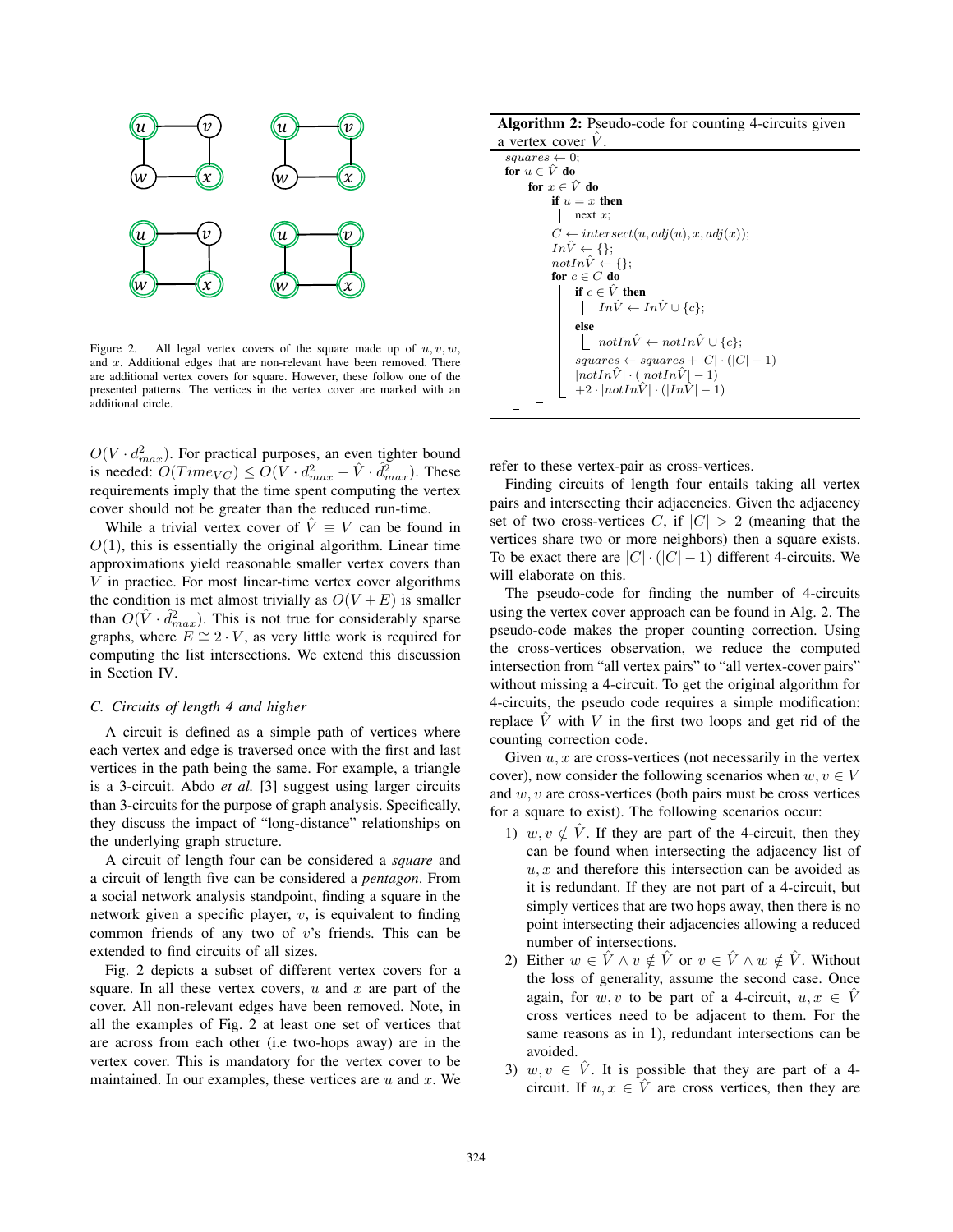

Figure 3. The cross-vertices  $(u, x)$  and their common neighboring vertices found in adjacency intersection. These neighbors are divided into groups: those in the vertex cover and those not in the vertex cover. The vertices in the vertex cover are marked with an additional circle.

part of a 4-circuit. Therefore, their adjacencies need to be intersected. As such, the 4-circuit will be found for the intersection of w with v, v with w, u with x, and  $x$  with  $u$ .

If  $u, x \in V$ , it is possible to swap roles between  $w, v$ and  $u, x$  and go back to 1) which states that the only intersections that need to be computed are between the vertices in the cover.

The above essentially states the counting corrections that need to be made.

Assume that  $u, x \in \hat{V}$ , meaning that they are potentially cross-vertices and need to have their lists intersected. In the process of intersecting their adjacencies lists, the set  $C$ consists of two subsets, the first set consists of vertices in the vertex cover and is denoted  $in\overline{V}$ , and the second set consists of vertices that are not in the vertex cover, denoted as  $notIn\ddot{V}$ . Fig. 3 depicts the intersections of two vertices u and x. The vertices belonging to  $in\hat{V}$  have been marked with a double circle.

The number of ordered pairs in the intersection is  $|C|$ .  $(|C| - 1)$ , each one of them specifies a different 4-circuit. Remember, that  $u$  will be intersected with  $x$  and  $x$  will be intersected with u and these give different 4-circuits  $<sup>1</sup>$ .</sup>

Because not all vertex pairs have their lists intersected, a counting correction needs to be taken into account. Consider v, w common neighbors of the ordered pair  $(u, x)$ . If  $v, w \in \hat{V}$ , then the ordered pair  $(v, w)$  will have its neighbors intersected and then  $u, x$  will be found. Therefore, no correction needs to be done.

If  $v, w \notin \hat{V}$ , then the ordered pair  $(v, w)$  will not have its adjacencies intersected, therefore, requiring a counting correction as if the adjacencies of the ordered pair  $(v, w)$ were intersected and found  $u, x$  as its common neighbors. This adds two additional 4-circuits because of the ordering of the neighbors. The ordered pair  $(w, v)$  also will not have its neighbors intersected; however, this counting correction

is taken into account by the ordered pair  $(x, u)$ . Therefore, for the 4-circuit consisting of vertices  $u, v, w, x$  all eight 4circles are accounted for. The counting correction needed because of vertices that are not in the vertex cover is  $|notInV| \cdot (|notInV| - 1).$ 

For the case in which only one of  $w, v$  is in the vertex cover, the explanation from above repeats itself. Therefore, the number of cycles that need to be accounted for is essentially the number of ways to order  $w, v: 2 \cdot |in \hat{V}|$ .  $(|notInV|-1).$ 

In this subsection we showed how to find 4-circuits using the vertex cover and applying additional counting correcting techniques. These techniques can be further extended to include the general K-circuit case for  $K \geq 3$ . However, the general  $K$ -circuit case is outside the scope of this paper.

## *D. Clustering Coefficients in Dynamic Graphs*

In this subsection we show that our new vertex cover clustering coefficients approach can also be applied to dynamic graphs. The two types of operations that we consider for dynamic graphs are edge insertions and edge deletions. Vertex insertion and deletion are simple. A vertex insertion places a new vertex in the graph without any edges. A vertex deletion can be serialized as a set of edge deletions.

For an inserted edge,  $e = (u, v)$ , into the graph the following three scenarios can arise:

1)  $u, v \notin \hat{V}$ 2)  $(u \in V \wedge v \notin \hat{V})$  or  $(v \in \hat{V} \wedge u \notin \hat{V})$ 3)  $u, v \in \hat{V}$ 

The global and local clustering coefficients are handled slightly differently. Again, we focus on the global case.

For the first case, where both vertices are not in the vertex cover, one of the vertices has to be added to the vertex cover to ensure that all edges are covered. For simplicity assume that  $v$  is added to the vertex cover. The inserted edge can potentially close several triangles. The second case is similar to the first but does not require modifying the vertex cover. Obviously, for the third case when both vertices in the vertex cover, the vertex cover does not require any modification.

Edge deletions can be dealt with in a similar fashion. However, when deleting  $e = (u, v)$ , the first scenario in which  $u, v \notin V$  is not possible as this violates the vertex cover's properties.

## IV. EMPIRICAL RESULTS

In this section we present empirical performance results of the new clustering coefficients algorithm for both triangle counting and square counting. In our tests we used an Intel i7-2600K system with 16GB of memory. The clock frequency is 3.4GHz. We used graphs taken from the 10th DIMACS Implementation Challenge on Graph Partitioning and Graph Clustering [4]. The graphs we used can be found in Table II. The global clustering coefficient value for these graphs are presented in Fig. 4.

<sup>&</sup>lt;sup>1</sup>This can be avoided if lexicographical sorting is used.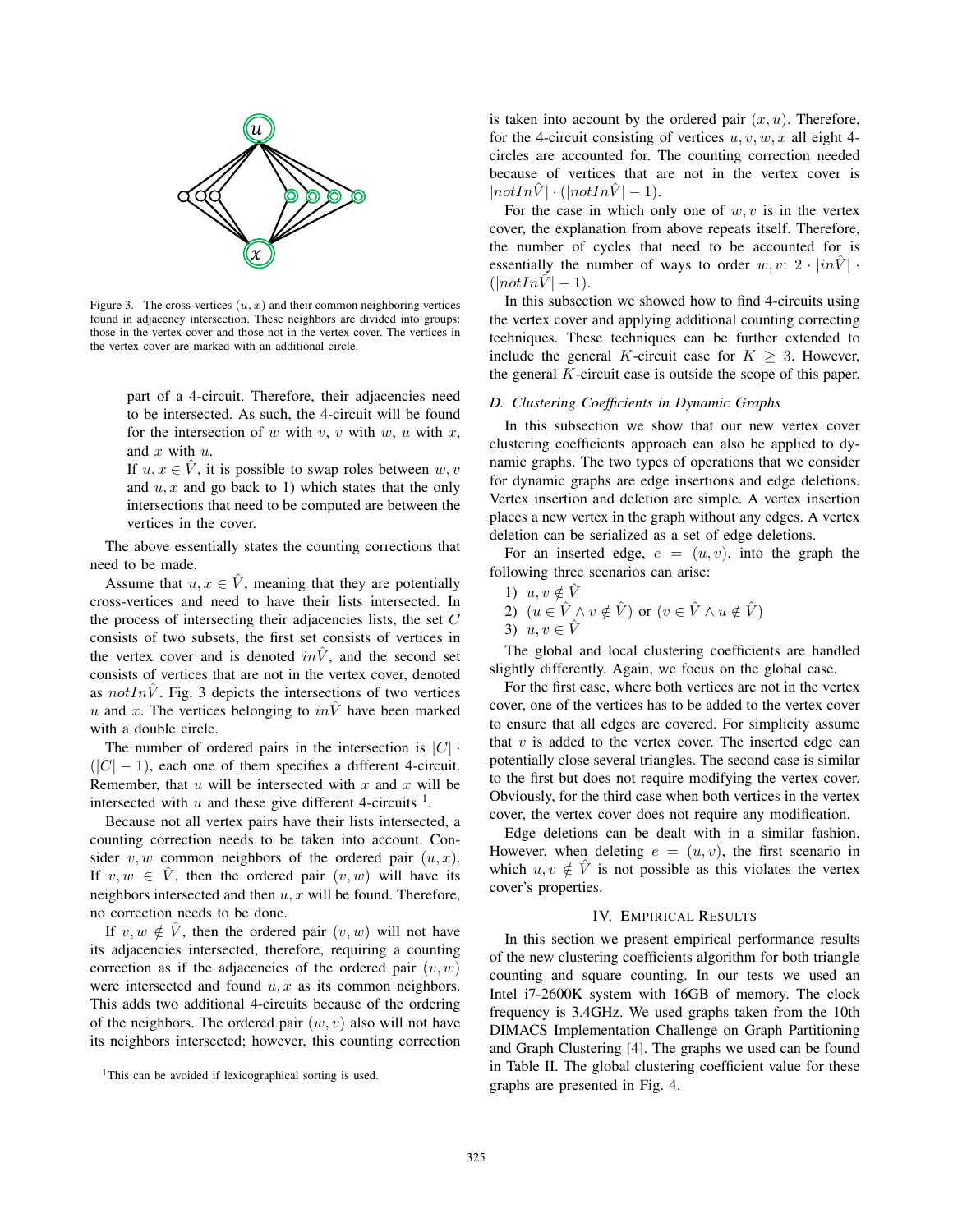

Figure 4. This chart shows the global clustering coefficient value for graphs from Table II.



Figure 5. The ordinate presents the ratio of time spent finding the vertex cover as a function of the total time spent computing the vertex cover and the clustering coefficients. The ordinate is a logscale. An additional blue curve has been placed at 2.5%. The bars of about 2/3 of the graphs are below this curve.



Figure 6. The ordinate is the size ratio of the vertex cover,  $\hat{V}$ , and the vertex set V. Note that  $|\hat{V}| \leq |V|$ . An additional blue curve has been added at 70%. The bars of about 3/5 of the graphs are below this curve.

For benchmarking purposes, we used the clustering coefficient algorithm from [13]. This is a highly optimized CSR implementation of clustering coefficients. As such we have used this CSR clustering coefficient implementation as our baseline and have implemented our new algorithms based using the list intersection taken from the implementation.

We use is a simple linear time greedy algorithm,  $O(V + E)$ for finding the vertex cover. For each vertex  $v$  in the graph, we check if  $v$  has any neighbors that are not within in the vertex cover. If this is the case,  $v$  is added to the vertex cover. This algorithm by no means ensures a small or minimal vertex cover. Nonetheless, for our needs it is sufficient as it gave small enough vertex covers for us to see improvements.

# *A. Static Clustering Coefficients*

The overhead to compute a reasonable vertex cover is negligible for many graphs. Fig. 5 depicts the portion of time needed to compute the vertex cover out of the total needed for computing the clustering coefficients. Note that the ordinate of Fig. 5 is a log-scale which shows the time spent computing the vertex cover out of the total time of the new algorithm (time for the vertex cover and the clustering coefficient algorithm that uses the vertex cover), and lower is better. In Fig. 5 an additional (constant) curve has been added at 2.5%. For many of the graphs, the vertex cover takes less than 2.5% of the total time to compute.

Fig. 6 depicts the size of the vertex cover in comparison with the entire vertex set  $V$ . An additional constant curve has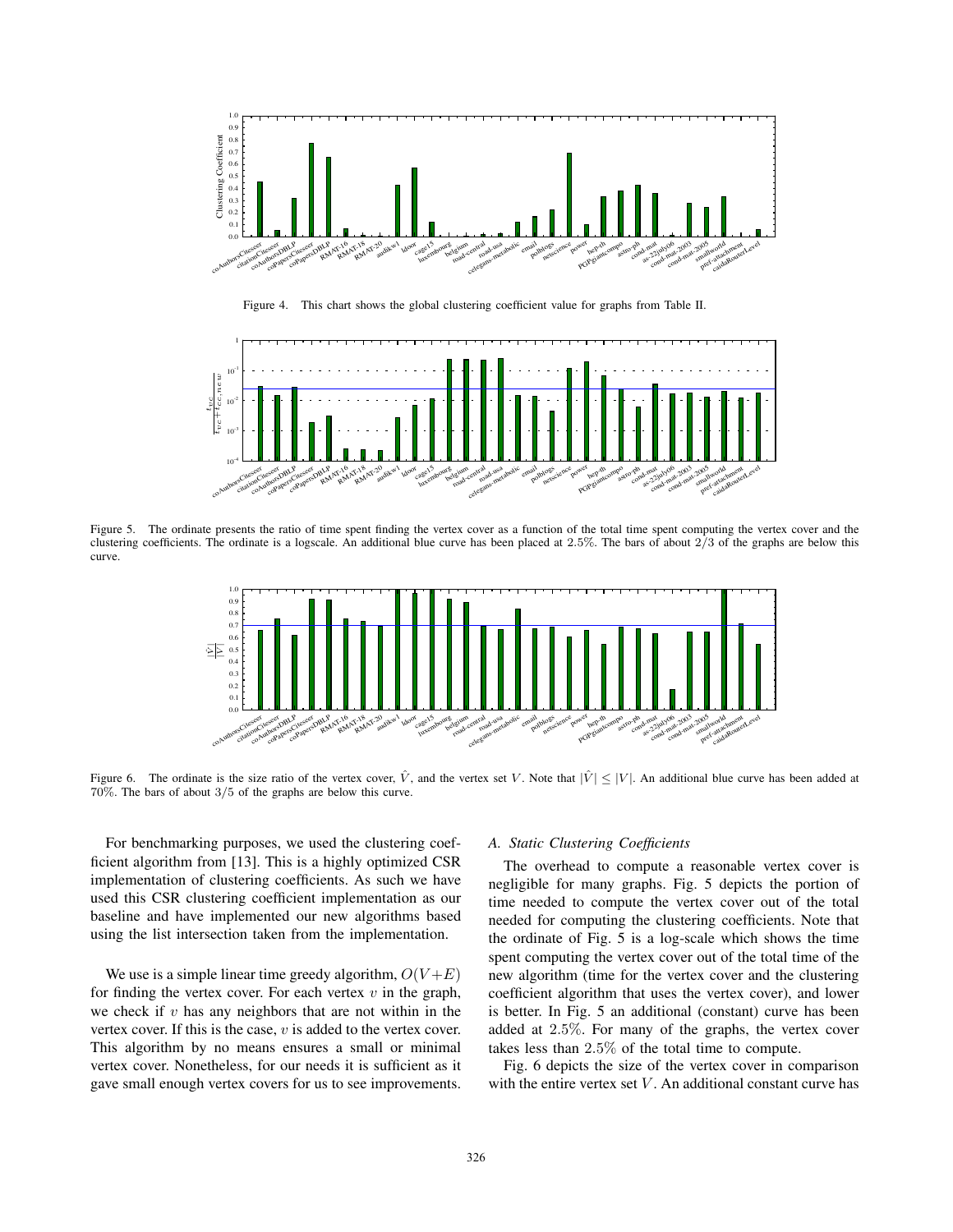

Figure 7. The ordinate is the time ratio of the new vertex cover-based clustering coefficients algorithm and the original clustering coefficient algorithm. The time of the new algorithm includes both the time needed to find the vertex cover and the time for computing the clustering coefficients. All bars below the blue curve occur when the new algorithm is faster, as such lower is better.



Figure 8. The ordinate is the ratio of the number of intersection that are necessary by the new algorithm in comparison with the original algorithm.

been added at 70%. For slightly more than half the graphs, the size of the vertex cover is less than 70% the size of the entire vertex set.

Fig. 7 depicts the ratio of the time it takes to compute the global clustering coefficients using our new method over the original algorithm. For this figure, lower is better as this means that the new algorithm takes a fraction of the original run-time. An additional blue curve has been added to the figure to state when the performance of the two algorithms is the same. There are several graphs that do not benefit from our new approach. These are graphs for which the vertex cover is roughly the size of  $|V|$ . A different vertex cover (by a different algorithm) might possibly reduce the size of the vertex cover and allow for shorter run times. However, this was not the focus of our work.

For six graphs that we tested, the time for finding the vertex cover took over  $10\%$  of the total time. Out of these six graphs, four are road networks. The reason the vertex cover takes such a high percentage of the total time is due to the considerable sparsity of these graphs, where  $|E| \le$  $2 \cdot |V|$ . These graphs have low clustering coefficients and the amount of intersections needed is considerably small. It is not surprising that for these graphs the total time of our new algorithm is greater than the time using the original



Figure 9. The ordinate presents the ratio of time spent finding the vertex cover as a function of the total time spent finding all the 4-circuits. Note that the ordinate is a log scale. The abscissa are the Clustering graphs from Table II.

approach as our vertex cover added overhead. Fortunately, this overhead is negligible.

In Fig. 8 two different bar charts are shown, both are ratio values from 0 to 1, such that the ratios are between our new algorithm and the original one. The green patterned bars are the ratio between the number of adjacency lists intersected using the new method and the respective number using the original method. The blue solid bars are the ratio between the actual number of elements intersected for both methods.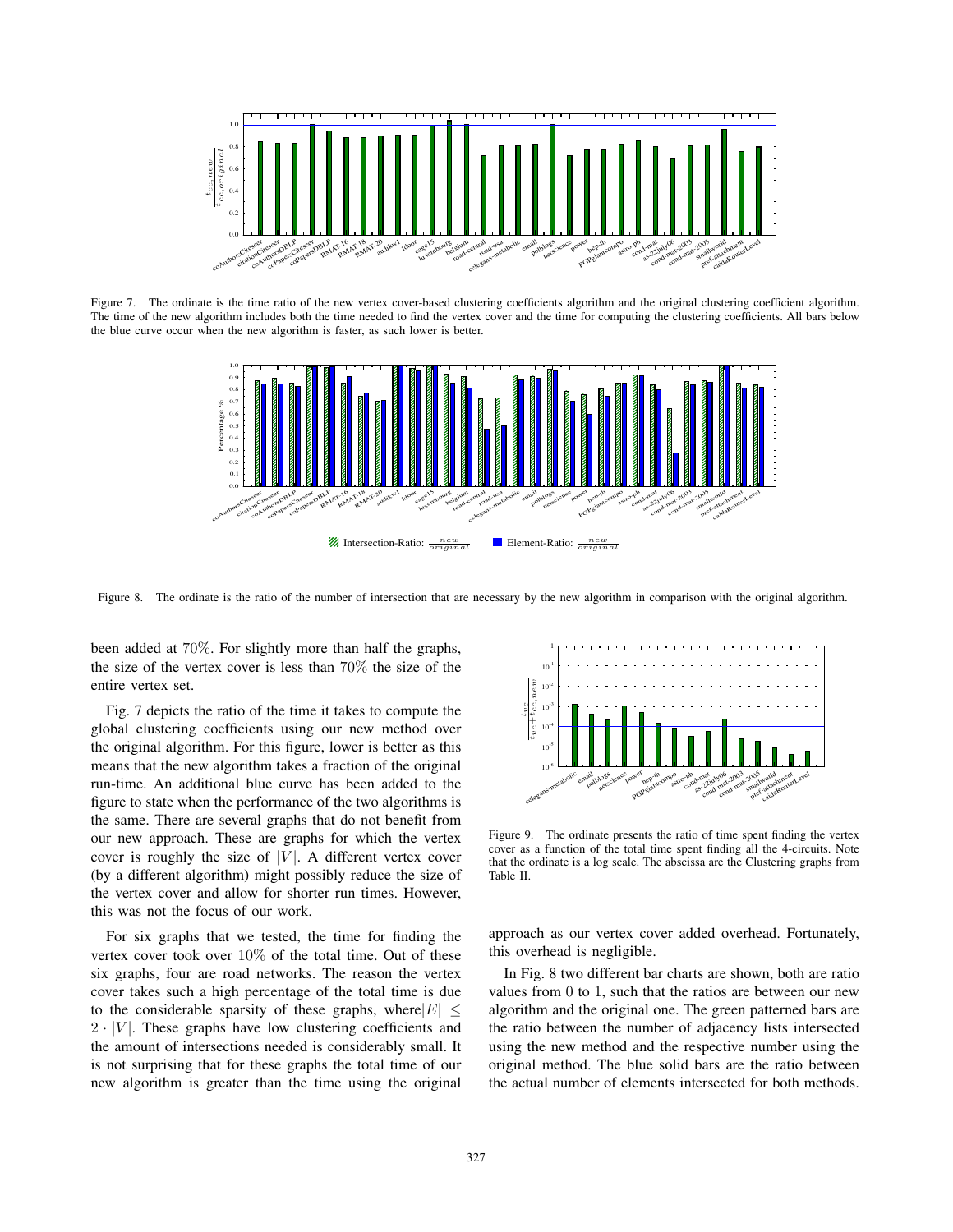| Table II                                              |
|-------------------------------------------------------|
| GRAPHS FROM THE 10TH DIMACS IMPLEMENTATION CHALLENGE  |
| THAT ARE USED IN OUR EXPERIMENTS, GROUPED BY TYPE AND |
| SORTED WITHIN EACH GROUP BY VERTEX COUNT.             |

| Name                          |            | $\left E\right $ |  |  |  |
|-------------------------------|------------|------------------|--|--|--|
| <b>Collaboration Networks</b> |            |                  |  |  |  |
| coAuthorsCiteseer             | 227,320    | 814,134          |  |  |  |
| citationCiteseer              | 268,495    | 1,156,647        |  |  |  |
| coAuthorsDBLP                 | 299,067    | 977,676          |  |  |  |
| coPapersCiteseer              | 434,102    | 16,036,720       |  |  |  |
| coPapersDBLP                  | 540,486    | 15,245,729       |  |  |  |
| <b>Random Networks</b>        |            |                  |  |  |  |
| RMAT-16                       | 65,536     | 2,456,071        |  |  |  |
| $\overline{\text{RMAT-18}}$   | 262,144    | 10,582,686       |  |  |  |
| $RMAT-20$                     | 1,048,576  | 44,619,402       |  |  |  |
| matrix                        |            |                  |  |  |  |
| audikw1                       | 943,695    | 38,354,076       |  |  |  |
| Idoor                         | 952,203    | 22,785,136       |  |  |  |
| cage15                        | 5,154,859  | 47,022,346       |  |  |  |
| <b>Road Networks</b>          |            |                  |  |  |  |
| luxembourg.osm                | 114,599    | 119,666          |  |  |  |
| belgium.osm                   | 1,441,295  | 1,549,970        |  |  |  |
| road central                  | 14,081,816 | 16,933,413       |  |  |  |
| road<br>usa                   | 23,947,347 | 28,854,312       |  |  |  |
| clustering                    |            |                  |  |  |  |
| celegans metabolic            | 453        | 2025             |  |  |  |
| email                         | 1,133      | 5,451            |  |  |  |
| polblogs                      | 1,490      | 16.715           |  |  |  |
| netscience                    | 1,589      | 2.742            |  |  |  |
| power                         | 4,941      | 6,594            |  |  |  |
| hep-th                        | 8.361      | 15.751           |  |  |  |
| PGPgiantcompo                 | 10,680     | 24,316           |  |  |  |
| astro-ph                      | 16,706     | 121,251          |  |  |  |
| $\overline{\text{cond-mat}}$  | 16,726     | 47,594           |  |  |  |
| $as-22july06$                 | 22,963     | 48,436           |  |  |  |
| cond-mat-2003                 | 31,163     | 120,029          |  |  |  |
| cond-mat-2005                 | 40,421     | 175,691          |  |  |  |
| smallworld                    | 100,000    | 499,998          |  |  |  |
| preferentialAttachment        | 100,000    | 499,985          |  |  |  |
| caidaRouterLevel              | 192,244    | 609,066          |  |  |  |

These two ratios are slightly different. The first ratio states how many intersections need to be computed. The second ratio states how many comparisons need to be done as part of the list intersection. The second ratio takes into account that the lists are not equal length. This is expected in graphs following power-law distribution [6], [9], [16]. For graphs with a uniform distribution of edges, such as the Erdös-Rényi ([14], [15]) random graph model, it is very likely that these ratios would be similar. Further this non-uniformity plays a critical part of the time complexity of the algorithm, specifically <sup>d</sup>*max*.

As expected, the graphs that had larger vertex covers (when  $|V| \cong |V|$ ) did not have a reduction in the number of intersections or the number of elements intersected. The graphs with the smaller vertex covers had fewer intersections, fewer comparisons, and reduced runtime.

As the number of intersections of our algorithm is bounded by the number of intersections of the original algorithm (which computes all the intersections) these ratios



Figure 10. The ordinate is the time ratio of the new vertex cover based clustering coefficients algorithm and the original clustering coefficient algorithm. The time of the new algorithm includes both the time needed to find the vertex cover and the time for computing the clustering coefficients. The blue curve denotes equal run-times for the new and original algorithm. All bars below the blue curve state the new algorithm is faster, as such lower is better.



Figure 11. The ordinate is the ratio of the number of intersection that are necessary by the new algorithm in comparison with the original algorithm.

are smaller than one.

In the context of performance, the smaller these ratios are the better the performance will be as these ratios are correlated to the number of list intersections that need to be done. As such, the lower the ratios, the better.

# *B. Static 4-Circuits*

In this subsection we present performance results for finding 4-circuits using the algorithm presented in Section III-C. A key challenge of the 4-circuit counting is the increased time complexity of the algorithm. As such, for the 4-circuits counting we present results for the smaller graphs that belong to the clustering subset of graphs taken from Table II. We note that finding the 4-circuits for larger graphs can be parallelized to further reduce the running time.

Fig. 9 depicts the time spent computing the vertex cover vs. the time to compute the vertex cover and find the 4 circuits. For almost all the graphs, the time to compute the vertex cover is less that  $0.1\%$ . For several graphs the vertex covers takes less than 0.001% of the total time. We use the same vertex cover algorithm as before and the running times are the same as before. As the circuits get longer the time spent on finding the vertex cover becomes a smaller fraction of the total running time.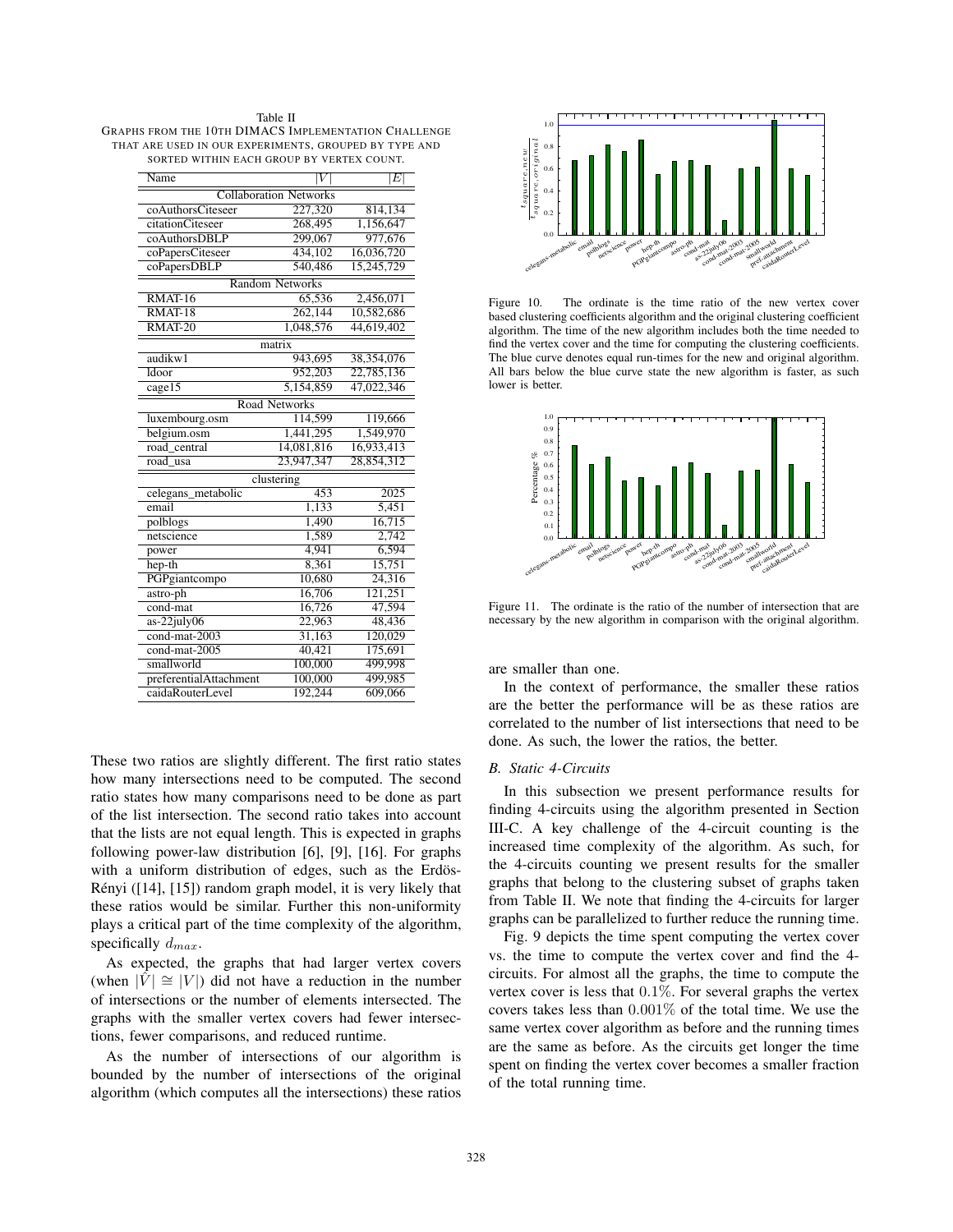Fig. 10 depicts the time ratio between the new algorithm (including time spent on finding the vertex cover) and the original algorithm for computing 4-circuits. The blue curve at  $y = 1$  denotes when the execution time of both algorithms is the same. Once again, any bar below the blue curve means that the new algorithm is faster than the original algorithm. For half the graphs the new algorithm is 30% faster than the previous algorithm which is due to fewer intersections. Fig. 11 depicts the ratio of the number of comparisons made during the list intersections for the new and original algorithms.

# V. CONCLUSIONS

In summary, in this paper we design and implement a new method for computing exact clustering coefficients using vertex covers. This method reduces the number of list intersections and avoids unnecessary element comparisons. The two key differences between our new algorithm and the original approach are as follows: 1) our algorithm computes a vertex cover of the graph and 2) our algorithm applies a counting correcting technique that makes up for triangles that are not counted multiple times.

We show that the new algorithm is both exact (gives the same results as the original algorithm) and correct (by proofs). We then show that our new approach can also be used on circuits of length four and can be extended to longer circuits. All these are followed by performance analysis in which we showed that the new algorithm is indeed faster, 15%−20% for the 3-circuit and 30%−40% for the 4-circuit, than the previous algorithms.

While the focus of work was to show the viability of the vertex cover for clustering coefficients, we believe that the vertex cover approach might be applicable to additional social network analytics, perhaps community detection and modularity-based algorithms. Several open problems related to this work are:

- 1) Finding additional analytics that can benefit from the vertex cover.
- 2) Testing the sensitivity of the algorithm by changing the vertex cover algorithm. This includes using additional vertex cover algorithms or using the same vertex cover algorithm as we did that accesses the vertices in a different order (this should give a different cover).
- 3) Similar to the previous issue, is it possible to select a vertex cover algorithm based on properties of the input graph.
- 4) For the dynamic graph case, how does the vertex cover change over time? Does the vertex cover gradually increase in size over time until its the size of the vertex set or is the vertex cover near constant over the insertion?
- 5) Creating an efficient algorithm for finding a  $K$ -circuit for some given  $K$  using the vertex cover approach.

6) Is there an effective way to parallelize the new algorithm?

#### **ACKNOWLEDGMENTS**

Funding was provided by the U.S. Army Research Office (ARO) and Defense Advanced Research Projects Agency (DARPA) under Contract Number W911NF-11-C-0088. The content of the information in this document does not necessarily reflect the position or the policy of the Government, and no official endorsement should be inferred. The U.S. Government is authorized to reproduce and distribute reprints for Government purposes notwithstanding any copyright notation here on.

The authors thank David Ediger, Robert McColl, Lluis Miquel Munguia, and Anita Zakrzewska, for their suggestion and useful comments that have improved the quality of this paper.

#### **REFERENCES**

- [1] "Facebook," 2013. [Online]. Available: https://www.facebook. com/
- [2] "Twitter," 2013. [Online]. Available: https://twitter.com/
- [3] A. H. Abdo and A. P. S. de Moura, "Clustering as a Measure of the Local Topology of Networks," *arXiv physics/0605235*, 2006.
- [4] D. A. Bader, H. Meyerhenke, P. Sanders, and D. Wagner, *10th DIMACS Implementation Challenge on Graph Partitioning and Graph Clustering*. American Mathematical Society, 2013, vol. 588.
- [5] R. Bar-Yehuda and S. Even, "A Linear-Time Approximation Algorithm for the Weighted Vertex Cover Problem," *Journal of Algorithms*, vol. 2, no. 2, pp. 198–203, 1981.
- [6] A.-L. Barabási and R. Albert, "Emergence of Scaling in Random Networks," *Science*, vol. 286, no. 5439, pp. 509– 512, 1999.
- [7] A.-L. Barabási and Z. N. Oltvai, "Network Biology: Understanding the Cell's Functional Organization," *Nature Reviews Genetics*, vol. 5, no. 2, pp. 101–113, 2004.
- [8] L. Becchetti, P. Boldi, C. Castillo, and A. Gionis, "Efficient Semi-streaming Algorithms for Local Triangle Counting in Massive Graphs," in *Proceedings of the 14th ACM SIGKDD Int'l Conf. on Knowledge Discovery and Data Mining*. ACM, 2008, pp. 16–24.
- [9] A. Broder, R. Kumar, F. Maghoul, P. Raghavan, S. Rajagopalan, R. Stata, A. Tomkins, and J. Wiener, "Graph Structure in the Web," *Computer Networks*, vol. 33, no. 1, pp. 309–320, 2000.
- [10] L. S. Buriol, G. Frahling, S. Leonardi, A. Marchetti-Spaccamela, and C. Sohler, "Counting Triangles in Data Streams," in *Proceedings of the 25th ACM SIGMOD-SIGACT-SIGART Symp. on Principles of Database Systems*. ACM, 2006, pp. 253–262.